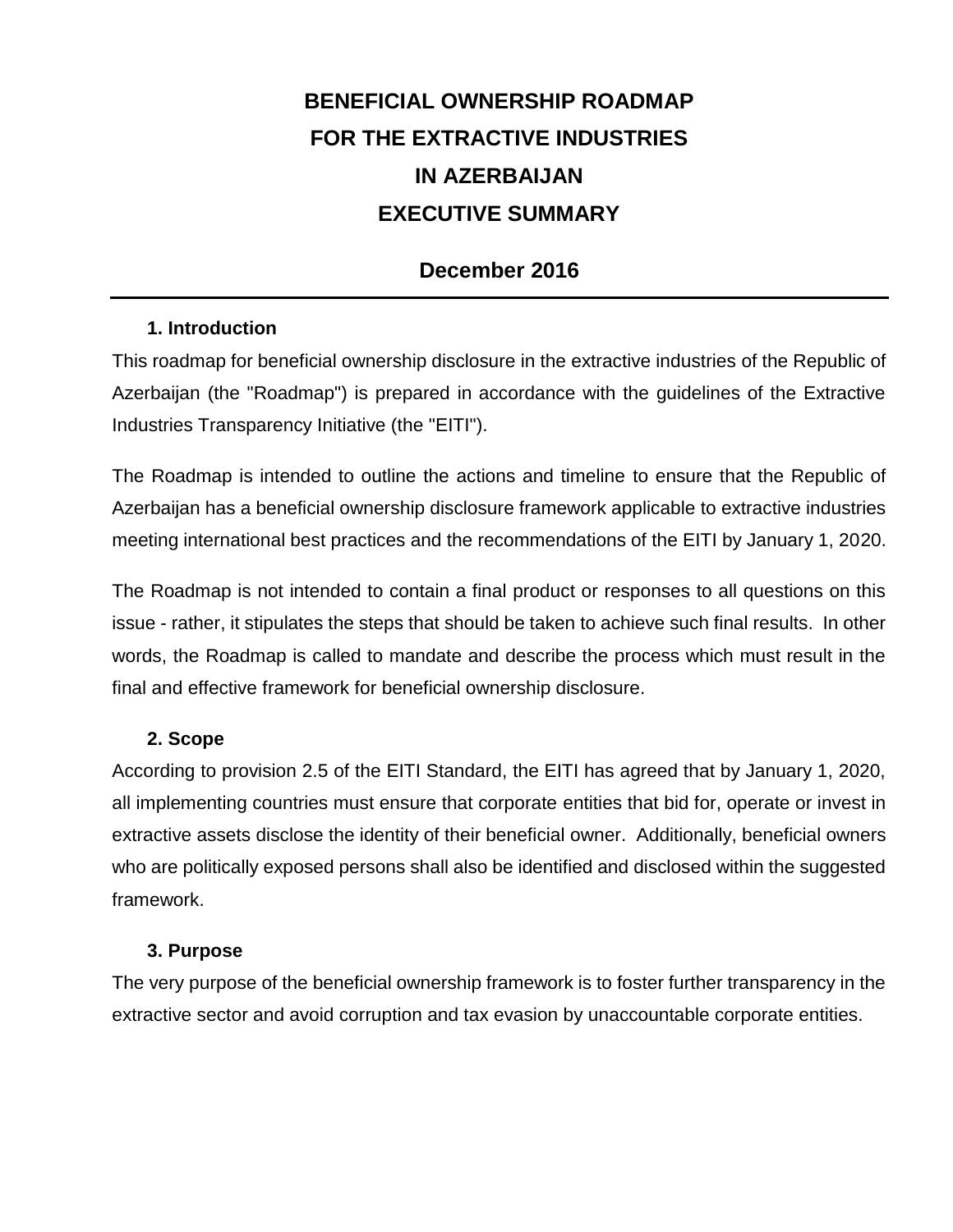### **4. Definition of Beneficial Ownership**

Although a specific and tailor-made definition for Azerbaijan will be developed and enacted during by end of the Roadmap actions, EITI generally defines a beneficial owner as, in respect of a company, as the natural person(s) who directly or indirectly ultimately owns or controls the corporate entity. In other words, for the purposes for this project, a corporate entity cannot be a beneficial owner - it must always be an individual, i.e. natural person.

#### **5. Structure of the Roadmap**

The Roadmap is drafted in the form of a table providing information on the following points:

- Roadmap action item/category;
- objective of such an item/category;
- contemplated activities;
- responsible parties;
- timeframe; and
- required financial funding.

#### **6. Main Activities**

The Roadmap envisages the following general categories of activities to implement the beneficial ownership disclosure mechanism:

 Cooperate, discuss, and consult with various government authorities, business community, and civil society on developing general framework for the BO framework and pieces of legislation;

 Review international best practices, develop all necessary mechanisms and draft all necessary pieces of legislation;

• Conduct capacity building and PR activities;

 Establish a public register for BO disclosure and complete other legislative and administrative works; and

 Conduct monitoring to oversee the implementation of the activities envisaged by the Roadmap.

#### **7. Monitoring**

It is envisaged to hold regular meetings of the MSG to hear and approve progress reports of the responsible parties on implementation of respective roadmap items.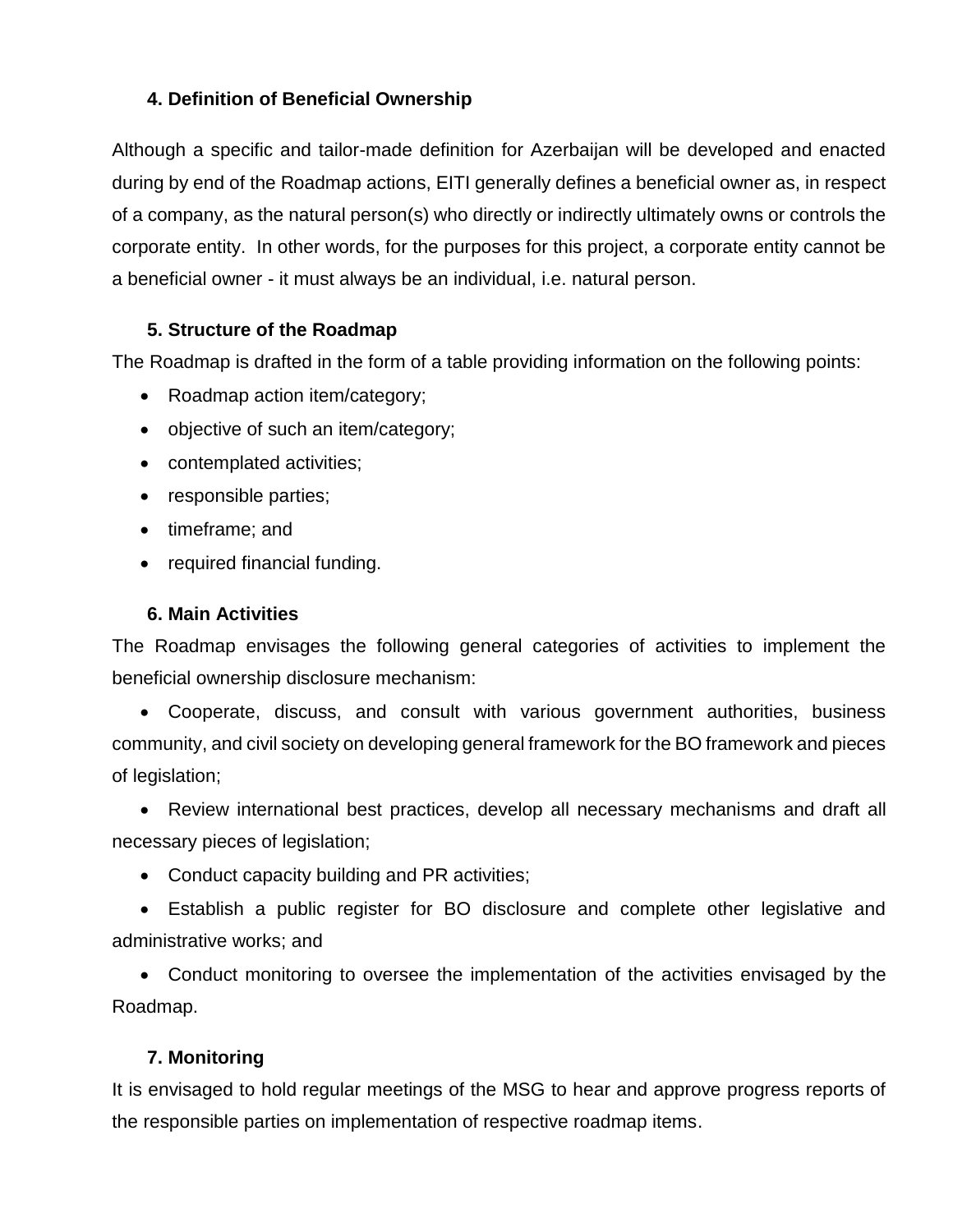#### **8. Budget**

It is planned to allocate the total amount of AZN 600,000 (AZN 200,000 per year) for implementation of the Roadmap activities and the financing will be provided by SOFAZ in full. In case of the Roadmap items that should be performed by external parties, such parties will be chosen by the MSG upon public tenders. This was the reason why it was impossible to indicate specific amounts in relation to the corresponding Roadmap activities.

#### **9. Content**

This Executive Summary introduces and attaches the Roadmap and the separate timeline document for the ease of reference.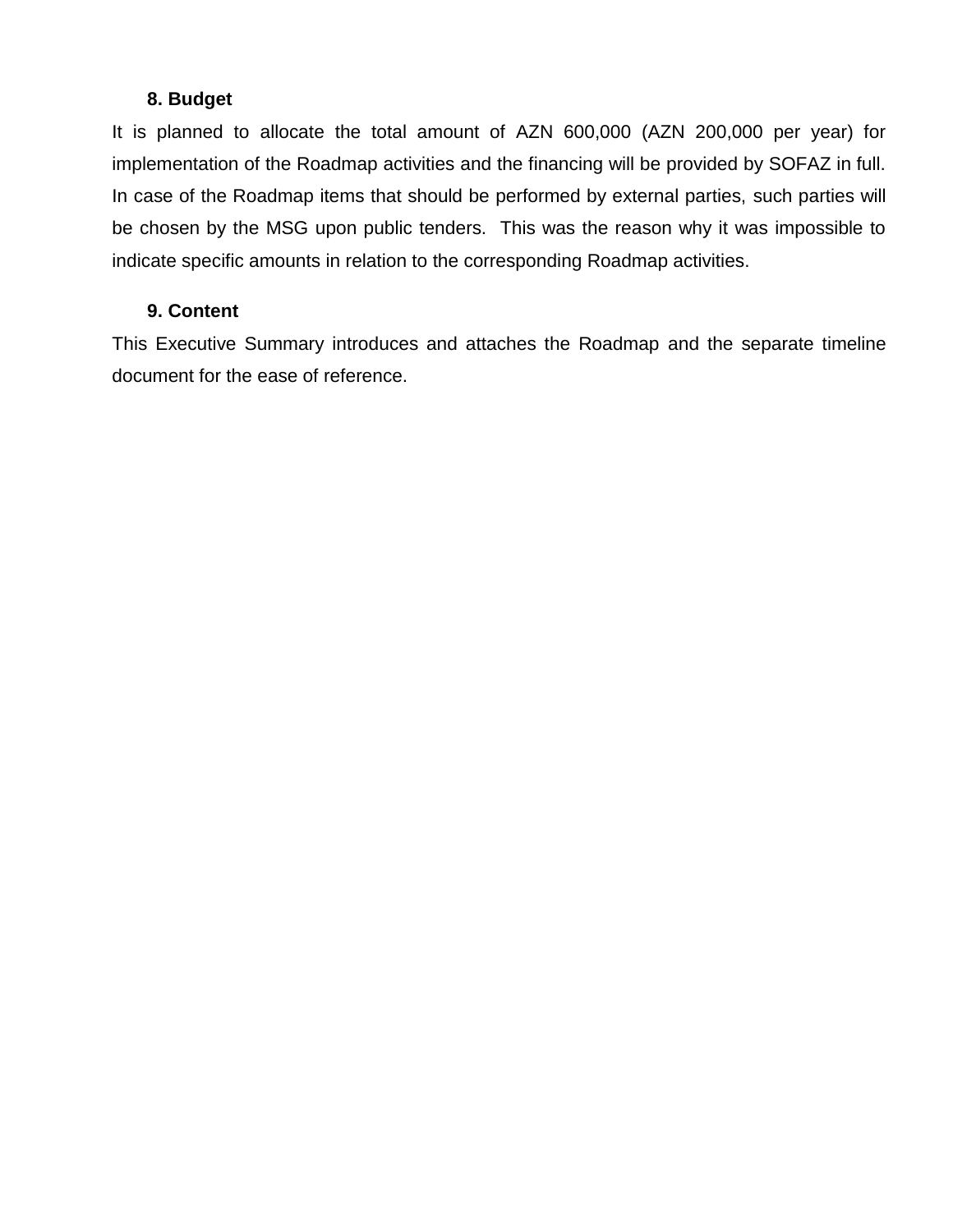## **BENEFICIAL OWNERSHIP ROADMAP FOR THE EXTRACTIVE INDUSTRIES IN AZERBAIJAN**

| <b>ROADMAP İTEMS</b>                                     | <b>OBJECTIVE</b>                                                                                                                      | <b>ACTIVITIES</b><br><b>(CAPACITY</b><br><b>BUILDING NEEDS,</b><br><b>TECHNICAL</b><br><b>ASSISTANCE)</b>                                                                                                                                                                                                                                                                                                         | <b>RESPONSIBLE</b> | <b>TIME FRAME</b>              | <b>FINANCIAL</b><br><b>ASSISTANCE</b><br>(COST AND<br><b>FUNDING)</b> |
|----------------------------------------------------------|---------------------------------------------------------------------------------------------------------------------------------------|-------------------------------------------------------------------------------------------------------------------------------------------------------------------------------------------------------------------------------------------------------------------------------------------------------------------------------------------------------------------------------------------------------------------|--------------------|--------------------------------|-----------------------------------------------------------------------|
| 1. Links between BO<br>and national reform<br>priorities | Ensure that this<br>initiative is in line<br>with the<br>Government's reform<br>agendas and<br>priorities for better<br>effectiveness | a. Already done:<br><b>The National</b><br>Action Plan on<br>Promotion of Open<br>Governance in<br>2016-2016<br>approved by the<br>President of the<br>Republic of<br>Azerbaijan on 27<br>April 2016 -<br>purports support of<br>and cooperation<br>with the MSG for<br>the sake of<br>transparency in the<br>extractive industry.<br>This should be<br>implemented and<br>closely followed up.<br>b. To be done: | MSG and SOFAZ      | January 2017-June<br>2017      | N/A                                                                   |
|                                                          |                                                                                                                                       | Cooperation<br>and consultations                                                                                                                                                                                                                                                                                                                                                                                  | <b>MSG</b>         | January 2017-<br>December 2017 | N/A                                                                   |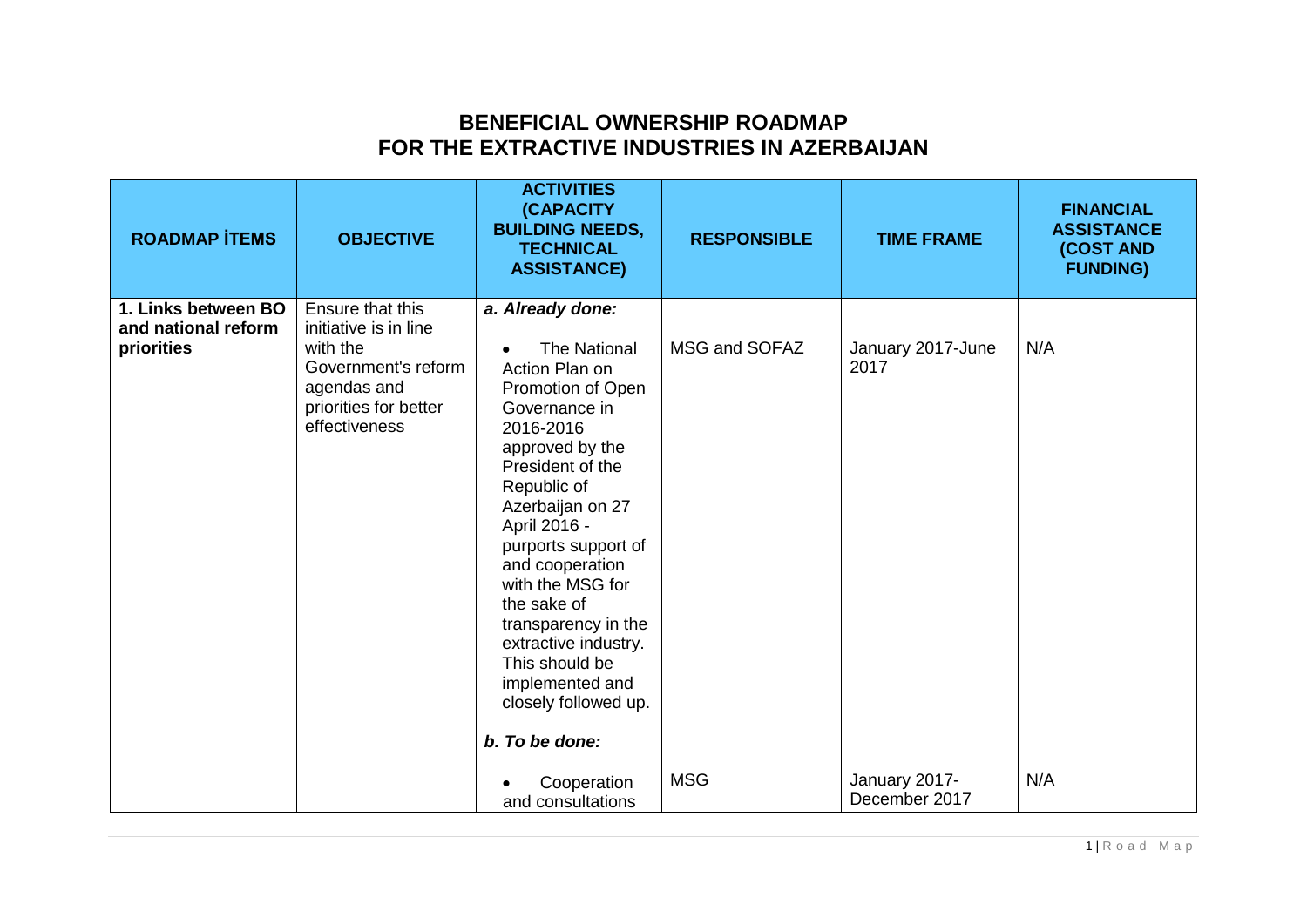|                                                   |                                                                                                   | with the Anti-<br>Corruption<br>Commission under<br>the President of the<br>Republic of<br>Azerbaijan to<br>include this<br>initiative in the<br>Government's<br>upcoming anti-<br>corruption |                            |                            |     |
|---------------------------------------------------|---------------------------------------------------------------------------------------------------|-----------------------------------------------------------------------------------------------------------------------------------------------------------------------------------------------|----------------------------|----------------------------|-----|
| 2. Legal reforms<br>needed to ensure<br><b>BO</b> | Identify and lobby<br>main amendments to<br>be done to the<br>respective legislation<br>to ensure | programs, plans,<br>and reform<br>agendas.<br>Consult with<br>$\bullet$<br>the Milli Mejlis<br>(Parliament) of the<br>Republic of<br>Azerbaijan and the                                       | <b>MSG and Secretariat</b> | July 2017-December<br>2017 | N/A |
|                                                   | implementation of<br>this BO initiative                                                           | Administration of<br>the President of the<br>Republic of<br>Azerbaijan to<br>achieve the<br>following<br>amendments to<br>legislation:                                                        |                            |                            |     |
|                                                   |                                                                                                   | - amending the Law<br>of the Republic of<br>Azerbaijan on<br>Subsoil to introduce<br>a definition of<br>beneficial                                                                            |                            |                            |     |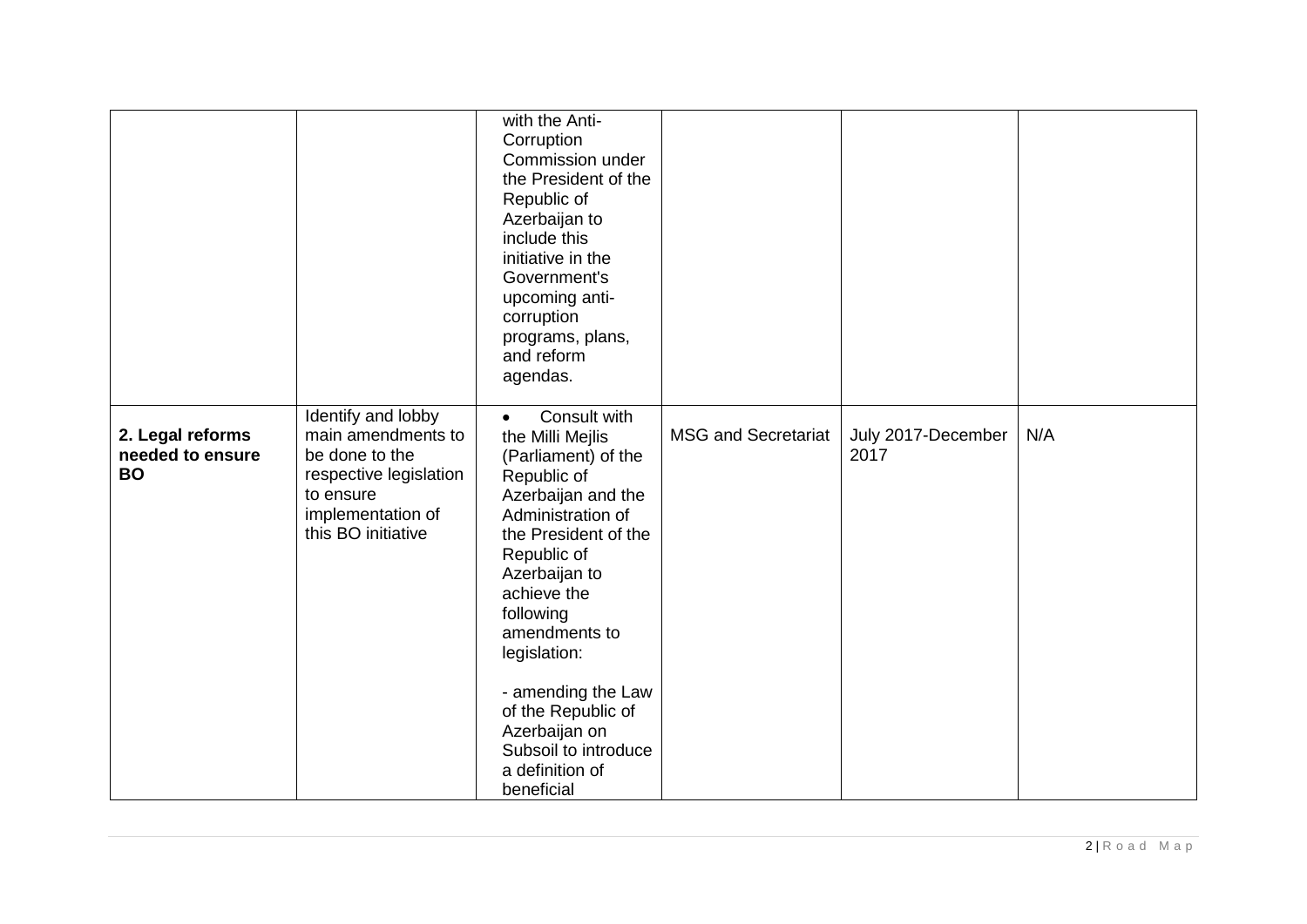| ownership and<br>specify the process<br>on disclosure of<br>beneficial<br>ownership;                                                                                                                                                                                                      |
|-------------------------------------------------------------------------------------------------------------------------------------------------------------------------------------------------------------------------------------------------------------------------------------------|
| - amending the Law<br>of the Republic of<br>Azerbaijan on<br>Registration of<br>Legal Entities to<br>incorporate the BO<br>disclosure<br>mechanism into the<br>existing register of<br>commercial legal<br>entities kept by the<br>Ministry of Taxes of<br>the Republic of<br>Azerbaijan; |
| - amending the Law<br>of the Republic of<br>Azerbaijan on<br>Registration of<br>Legal Entities and<br>the Law of the<br>Republic of<br>Azerbaijan on<br><b>Commercial Secret</b><br>to ensure that<br>disclosure of<br>beneficial                                                         |
| ownership in the<br>extractive industry                                                                                                                                                                                                                                                   |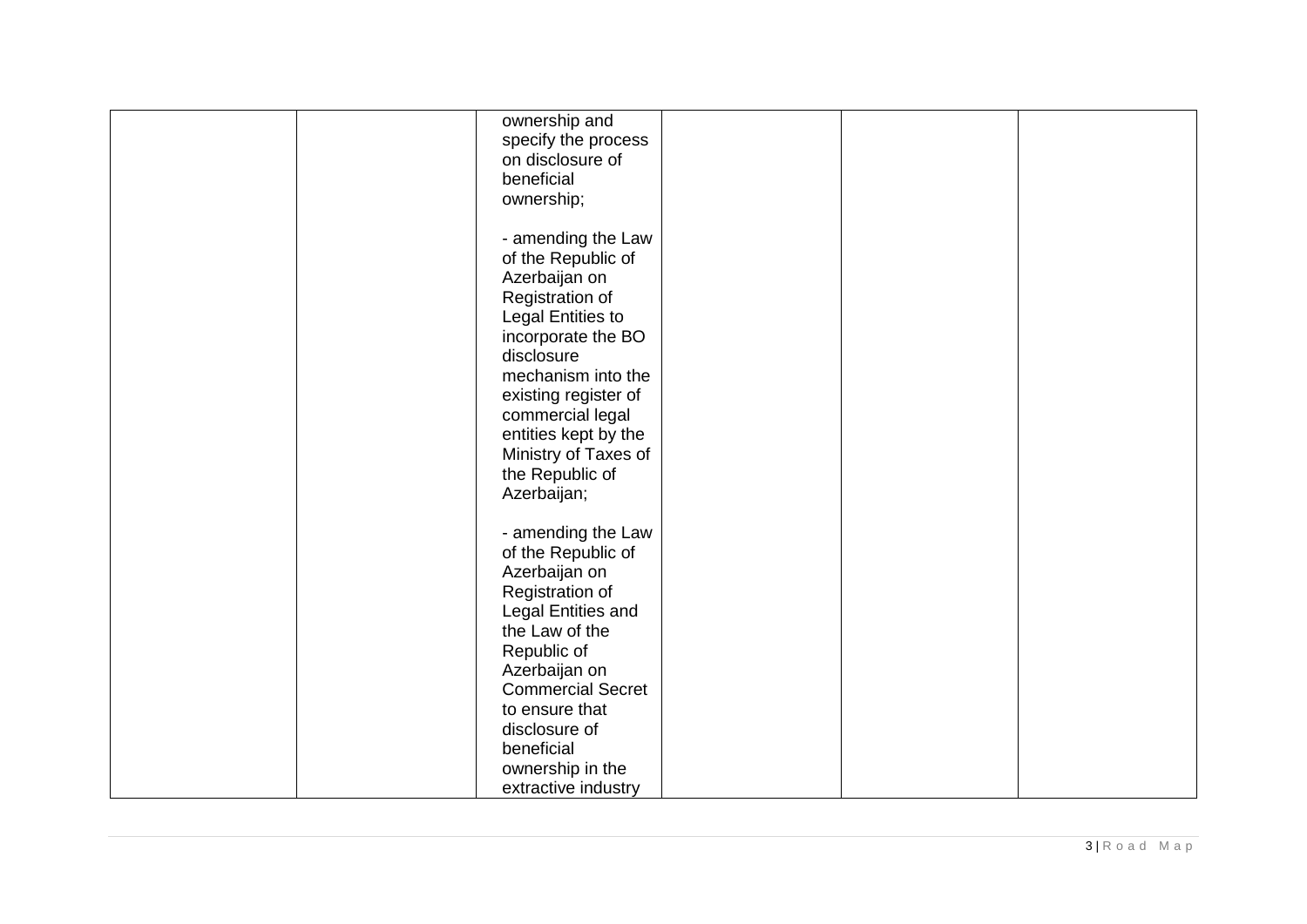|                                                    |                                                                                                                                                 | is not prohibited<br>and not covered by<br>the definition of a<br>"commercial<br>secret";                                                                                                                                                                     |                                  |                                                          |             |
|----------------------------------------------------|-------------------------------------------------------------------------------------------------------------------------------------------------|---------------------------------------------------------------------------------------------------------------------------------------------------------------------------------------------------------------------------------------------------------------|----------------------------------|----------------------------------------------------------|-------------|
|                                                    |                                                                                                                                                 | - amending other<br>normative acts (if<br>needed) to<br>implement the<br>suggested BO<br>disclosure<br>mechanism.                                                                                                                                             |                                  |                                                          |             |
|                                                    |                                                                                                                                                 | Prepare drafts<br>of amendments<br>suggested above.                                                                                                                                                                                                           | <b>External legal</b><br>counsel | January 2018-June<br>2018                                | 100.000 AZN |
| 3. Institutional<br>framework for BO<br>disclosure | Ensure that a<br>relevant and<br>experienced<br>government authority<br>is responsible for<br>collection and<br>disclosure of BO<br>information | Cooperate and<br>$\bullet$<br>consult with the<br>Ministry of Taxes of<br>the Republic of<br>Azerbaijan to<br>identify if the<br>existing register of<br>commercial legal<br>entities is suitable<br>to incorporate the<br><b>BO</b> disclosure<br>mechanism. | <b>MSG</b><br><b>MSG</b>         | July 2017-December<br>2017<br>July 2017-December<br>2017 | N/A<br>N/A  |
|                                                    |                                                                                                                                                 | Consider<br>alternative options<br>for collection and<br>disclosure of BO<br>information                                                                                                                                                                      |                                  |                                                          |             |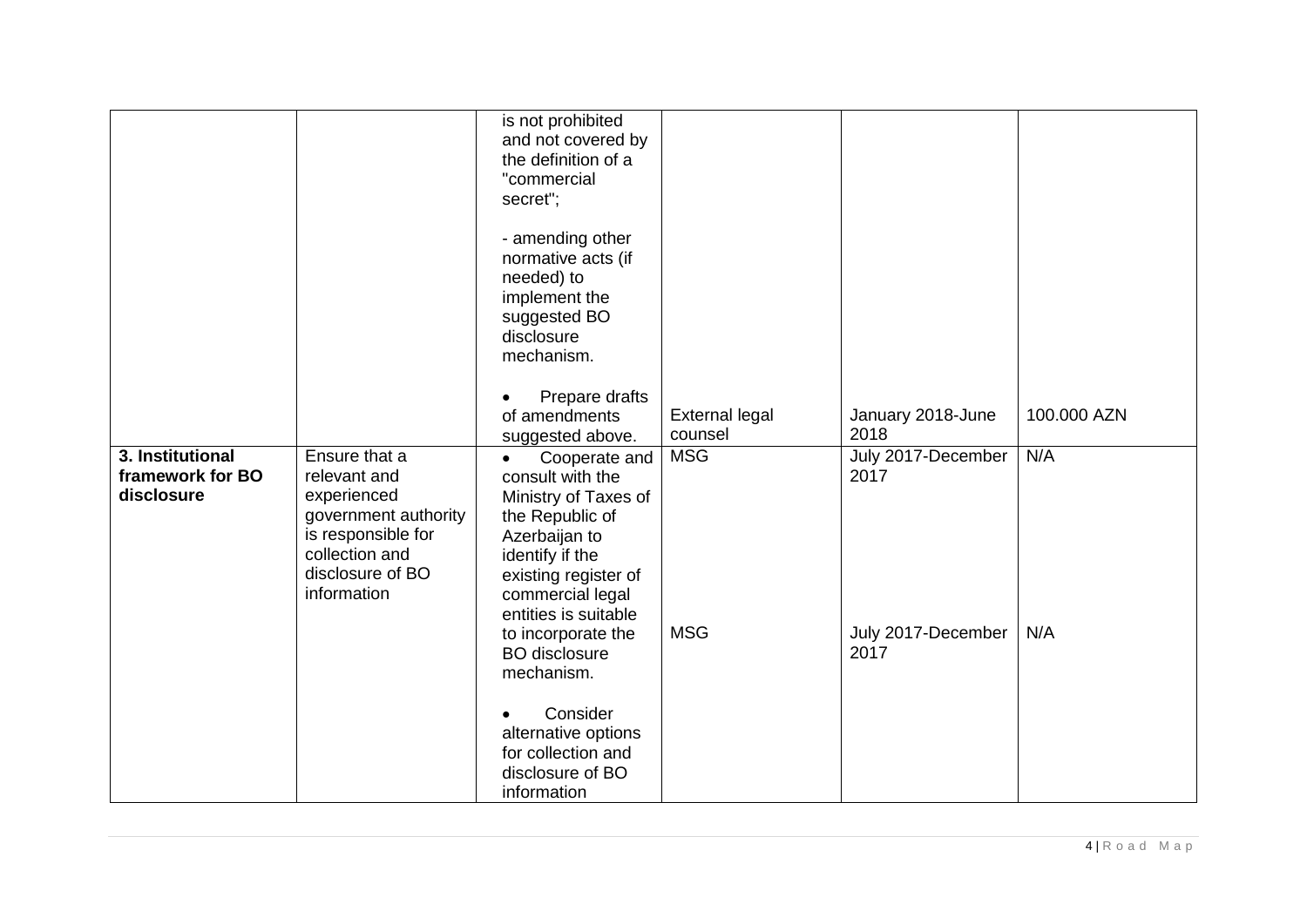| 4. Beneficial<br>ownership definition | Develop and<br>advocate of an<br>acceptable beneficial<br>ownership definition<br>consistent with the<br>legal system of the<br>Republic of | Review<br>$\bullet$<br>existing<br>international<br>definitions and<br>definitions used in<br>other countries.                                                                                                                                                                                                                                                                                                | <b>External legal</b><br>counsel | July 2017-December<br>2017 | 30.000 AZN |
|---------------------------------------|---------------------------------------------------------------------------------------------------------------------------------------------|---------------------------------------------------------------------------------------------------------------------------------------------------------------------------------------------------------------------------------------------------------------------------------------------------------------------------------------------------------------------------------------------------------------|----------------------------------|----------------------------|------------|
|                                       | Azerbaijan                                                                                                                                  | Draft definition<br>$\bullet$<br>of beneficial<br>ownership<br>containing the<br>following key<br>elements:<br>- ownership<br>percentage<br>threshold;<br>- it includes both<br>direct and indirect<br>ownership;<br>- it clearly defines<br>extractive industry<br>companies that<br>must be covered by<br>this definition;<br>- it refers to an<br>individual (as<br>opposed to an<br>entity) who factually | <b>External legal</b><br>counsel | January 2018-June<br>2018  | 60.000 AZN |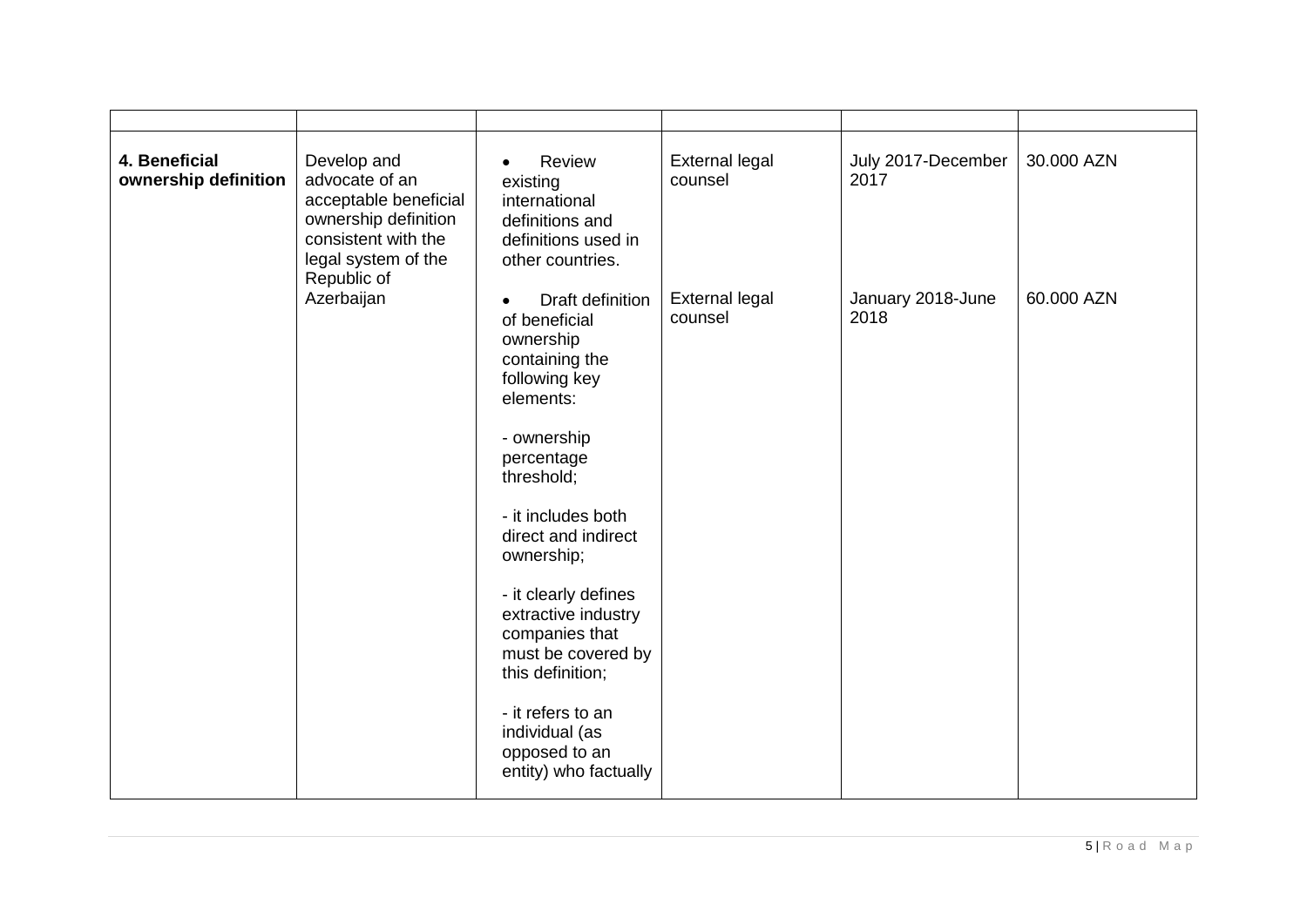|                                                                                 |                                                                                                                                                             | owns a respective<br>entity.<br>Discuss such<br>$\bullet$<br>definition with the<br>Anti-Corruption<br>Commission under<br>the President of the<br>Republic of<br>Azerbaijan<br>(together with the<br>discussion<br>specified in Section<br>1 above); | <b>MSG</b> | January 2017-<br>December 2017 | N/A |
|---------------------------------------------------------------------------------|-------------------------------------------------------------------------------------------------------------------------------------------------------------|-------------------------------------------------------------------------------------------------------------------------------------------------------------------------------------------------------------------------------------------------------|------------|--------------------------------|-----|
|                                                                                 |                                                                                                                                                             | Discuss such<br>$\bullet$<br>definition with<br>major extractive<br>industry companies<br>and civil society<br>organizations<br>working in<br>Azerbaijan<br>(together with the<br>discussions on the<br>below topics).                                | <b>MSG</b> | July 2017-December<br>2017     | N/A |
| 5. Reporting<br>obligations for<br><b>Politically Exposed</b><br><b>Persons</b> | <b>Consider introduction</b><br>of definition of<br>"Politically Exposed<br>Person" consistent<br>with the legal system<br>of the Republic of<br>Azerbaijan | Investigate<br>$\bullet$<br>existing national<br>definitions and<br>reporting<br>requirements for<br>politically exposed<br>persons with a view<br>to align the                                                                                       | <b>MSG</b> | July 2017-December<br>2017     | N/A |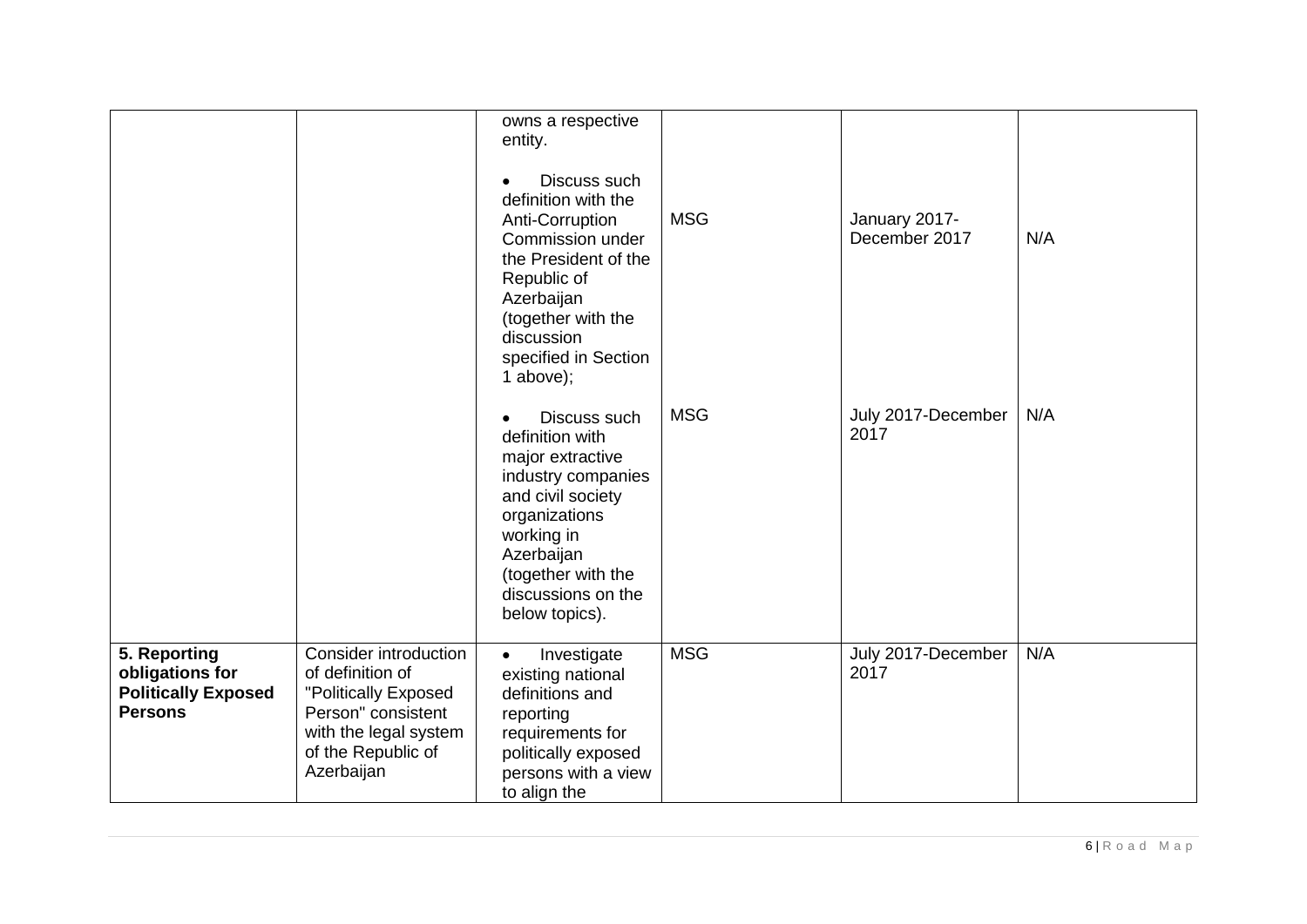|                                                        |                                                                                                                 | beneficial<br>ownership<br>definition<br>accordingly.                                                                                                                                                                                                                                                                                                                                                                              |                                  |                                                          |            |
|--------------------------------------------------------|-----------------------------------------------------------------------------------------------------------------|------------------------------------------------------------------------------------------------------------------------------------------------------------------------------------------------------------------------------------------------------------------------------------------------------------------------------------------------------------------------------------------------------------------------------------|----------------------------------|----------------------------------------------------------|------------|
| 6. Level of detail to<br>be collected and<br>disclosed | Identify adequate<br>and efficient level of<br>detail to be collected<br>and disclosed under<br>this initiative | Consult with<br>$\bullet$<br>the Ministry of<br>Taxes of the<br>Republic of<br>Azerbaijan<br>(together with the<br>discussion<br>specified in Section<br>3 above).<br>Consult with<br>major privately-held<br>extractive industry<br>companies and civil<br>society<br>organizations<br>working in<br>Azerbaijan<br>(together with the<br>discussion<br>specified in Section<br>4 above and the<br>discussion<br>specified below). | <b>MSG</b><br><b>MSG</b>         | July 2017-December<br>2017<br>July 2017-December<br>2017 | N/A<br>N/A |
|                                                        |                                                                                                                 | Outline a level<br>of detail for<br>collection and<br>disclosure that is<br>consistent with the                                                                                                                                                                                                                                                                                                                                    | <b>External legal</b><br>counsel | January 2018-June<br>2018                                | 40.000 AZN |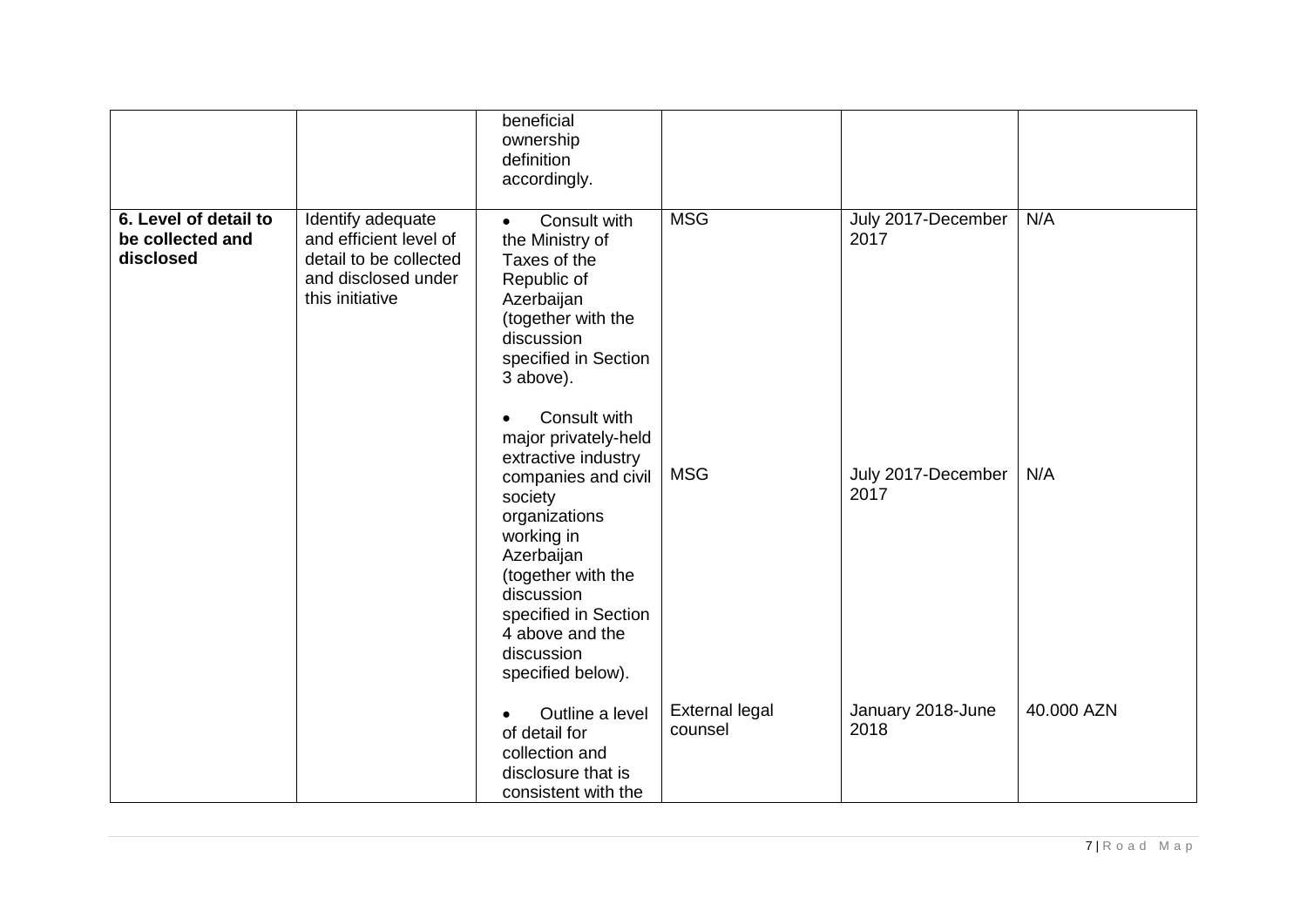|                                         |                                                                                  | Constitution of the<br>Republic of<br>Azerbaijan and the<br>Law of Personal<br>Data of the<br>Republic of<br>Azerbaijan                                                                                                         |                                  |                            |            |
|-----------------------------------------|----------------------------------------------------------------------------------|---------------------------------------------------------------------------------------------------------------------------------------------------------------------------------------------------------------------------------|----------------------------------|----------------------------|------------|
| 7. Data collection<br>and accessibility | Identifying<br>appropriate and<br>accessible<br>mechanism for data<br>collection | Identify scope<br>$\bullet$<br>of companies and<br>their officers who<br>would be required<br>to submit BO<br>information.                                                                                                      | <b>MSG</b>                       | January 2018-June<br>2018  | N/A/       |
|                                         |                                                                                  | Consult with<br>$\bullet$<br>the government<br>agencies (cross-<br>ministerial),<br>extractive industry<br>companies, and<br>civil society<br>organizations to<br>identify the circle of<br>entities that should<br>be covered. | <b>MSG</b>                       | July 2017-December<br>2017 | N/A        |
|                                         |                                                                                  | Develop a<br>$\bullet$<br>national beneficial<br>ownership<br>declaration form.                                                                                                                                                 | <b>External legal</b><br>counsel | July 2018-December<br>2018 | 70.000 AZN |
|                                         |                                                                                  | Organization<br>and legal                                                                                                                                                                                                       |                                  |                            |            |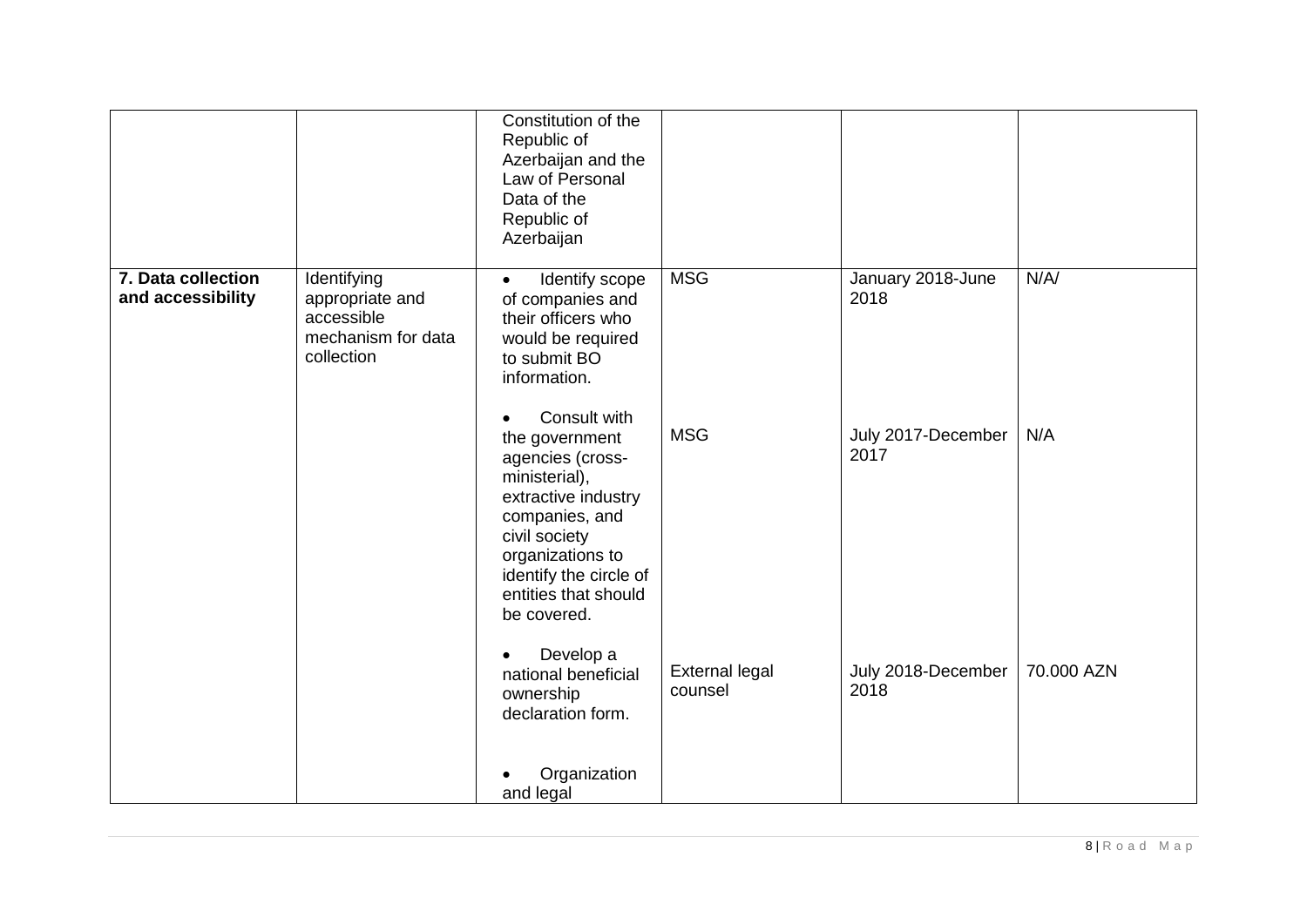|                                         |                                                     | establishment of<br>public beneficial<br>ownership register                                                                                                                                                               | Respective central<br>executive bodies and<br>the Ministry of Taxes | July 2019-December<br>2019 | 64.000 AZN (State<br>budget) |
|-----------------------------------------|-----------------------------------------------------|---------------------------------------------------------------------------------------------------------------------------------------------------------------------------------------------------------------------------|---------------------------------------------------------------------|----------------------------|------------------------------|
| 8. Assuring the<br>accuracy of the data | Ensure accuracy of<br>data provided by<br>companies | <b>Drafting piece</b><br>$\bullet$<br>of legislation<br>introducing<br>administrative<br>liability/fines for<br>submission of<br>inaccurate and out-<br>of-date information<br>to the public<br>register.<br>Consult with | <b>External legal</b><br>counsel                                    | July 2018-December<br>2018 | 56.000 AZN                   |
|                                         |                                                     | the government<br>agencies,<br>extractive industry<br>companies, and<br>civil society<br>organizations<br>(together with the<br>above and below<br>discussions).                                                          | <b>MSG</b>                                                          | July 2017-December<br>2017 | N/A                          |
|                                         |                                                     | Identify and<br>$\bullet$<br>develop an<br>appropriate<br>mechanism for<br>companies to<br>assure the data in<br>the beneficial<br>ownership                                                                              | <b>External legal</b><br>counsel                                    | January 2018-June<br>2018  | 30.000 AZN                   |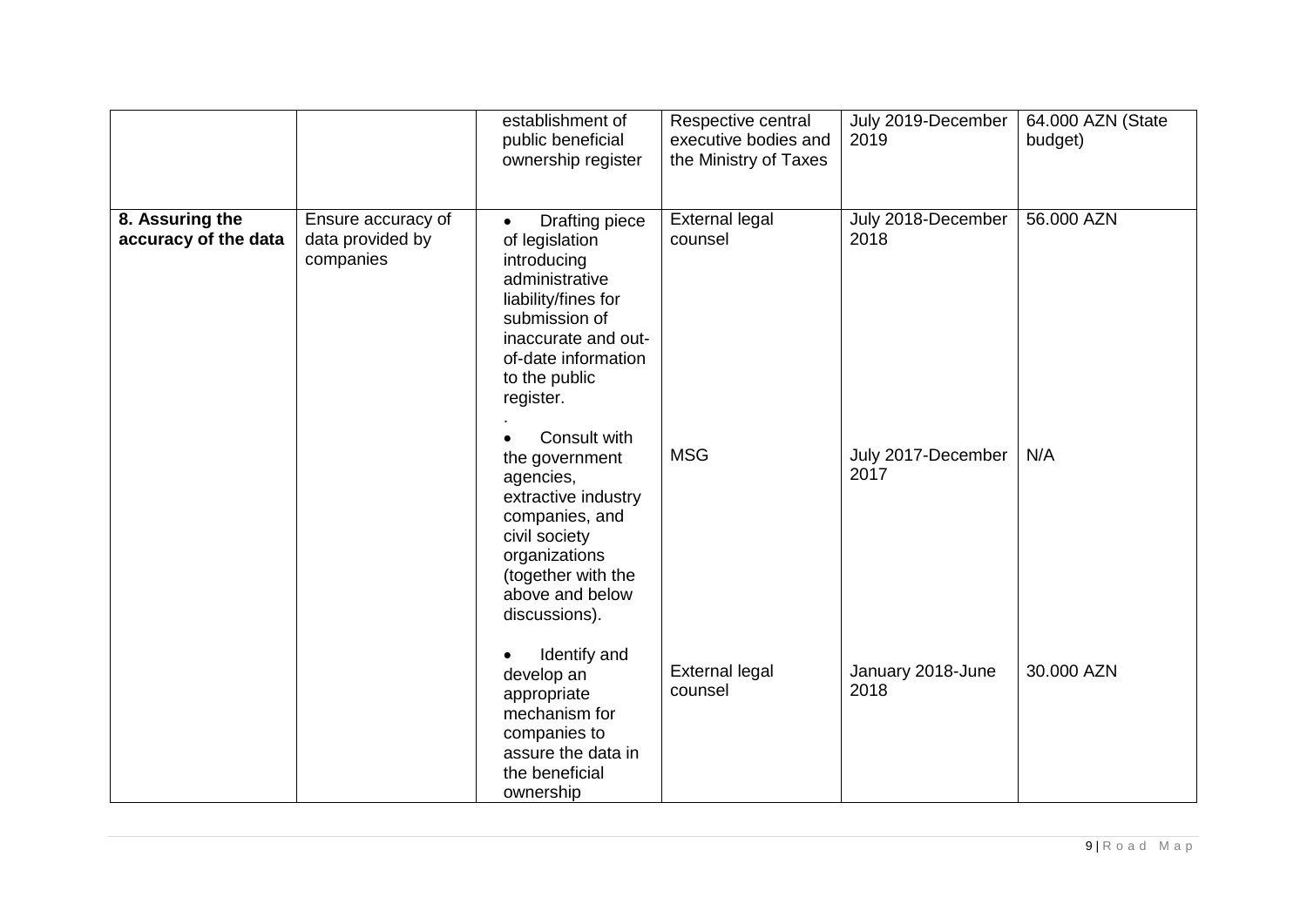|                    |                                                                    | declarations prior<br>to data collection.<br>Consider the<br>documentary list<br>that should be<br>incorporated into<br>the proposed<br>legislative<br>amendments to<br>verify information<br>submitted to the<br>public register                                             | <b>External legal</b><br>counsel | January 2018-June<br>2018  | 10.000 AZN |
|--------------------|--------------------------------------------------------------------|-------------------------------------------------------------------------------------------------------------------------------------------------------------------------------------------------------------------------------------------------------------------------------|----------------------------------|----------------------------|------------|
| 9. Data timeliness | Ensure that data<br>submitted on time<br>and always up-to-<br>date | Consult with<br>$\bullet$<br>the government<br>agencies, extractive<br>industry companies,<br>and civil society<br>organizations on<br>appropriate timing for<br>collection and update<br>of information<br>(together with the<br>above discussions).<br>Develop<br>$\bullet$ | <b>MSG</b>                       | July 2017-December<br>2017 | N/A        |
|                    |                                                                    | mechanism on<br>collection of<br>information that may<br>contain the following:<br>- submission of<br>information promptly<br>after adoption of all                                                                                                                           | <b>External legal</b><br>counsel | July 2018-December<br>2018 | 50.000 AZN |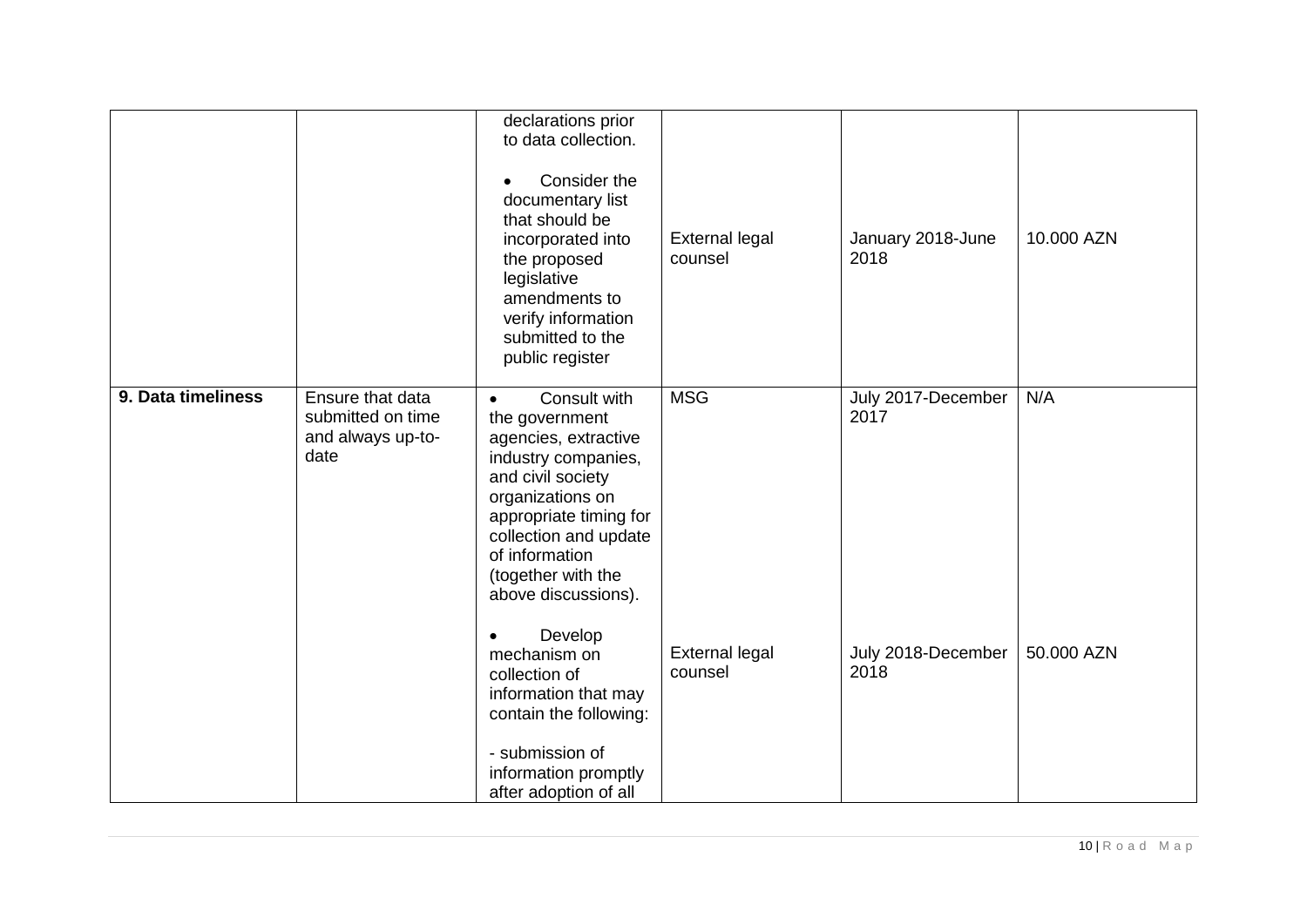|                                 |                                                                                                                                  | necessary laws to<br>implement this<br>initiative; and<br>- imposing the<br>obligation to update<br>the submission within<br>30 days after any<br>changes happen on<br>the data submitted<br>earlier.                                                               |                                                                      |                                            |                          |
|---------------------------------|----------------------------------------------------------------------------------------------------------------------------------|---------------------------------------------------------------------------------------------------------------------------------------------------------------------------------------------------------------------------------------------------------------------|----------------------------------------------------------------------|--------------------------------------------|--------------------------|
| 10. Capacity<br><b>Building</b> | Ensure that general<br>public, the industry,<br>and civil society<br>organizations are<br>well informed about<br>this initiative | Hold a public<br>$\bullet$<br>seminar on beneficial<br>ownership to present<br>this roadmap.<br>Publish<br>$\bullet$<br>semiannual reports<br>or newsletters to be<br>shared in the web<br>site of the MSG on<br>things done in<br>connection with this<br>roadmap. | Secretariat and a<br>selected outside<br>legal expert<br>Secretariat | March 2017<br>March 2017-<br>December 2019 | 20.000 AZN<br>10.000 AZN |
|                                 |                                                                                                                                  | Organize a<br>$\bullet$<br>capacity building<br>training/seminar for<br>the representatives<br>of the ministries and<br>state authorities that<br>would be involved in<br>this project.                                                                             | Secretariat and a<br>selected outside<br>legal expert                | January 2018 and<br>September 2019         | 20.000 AZN               |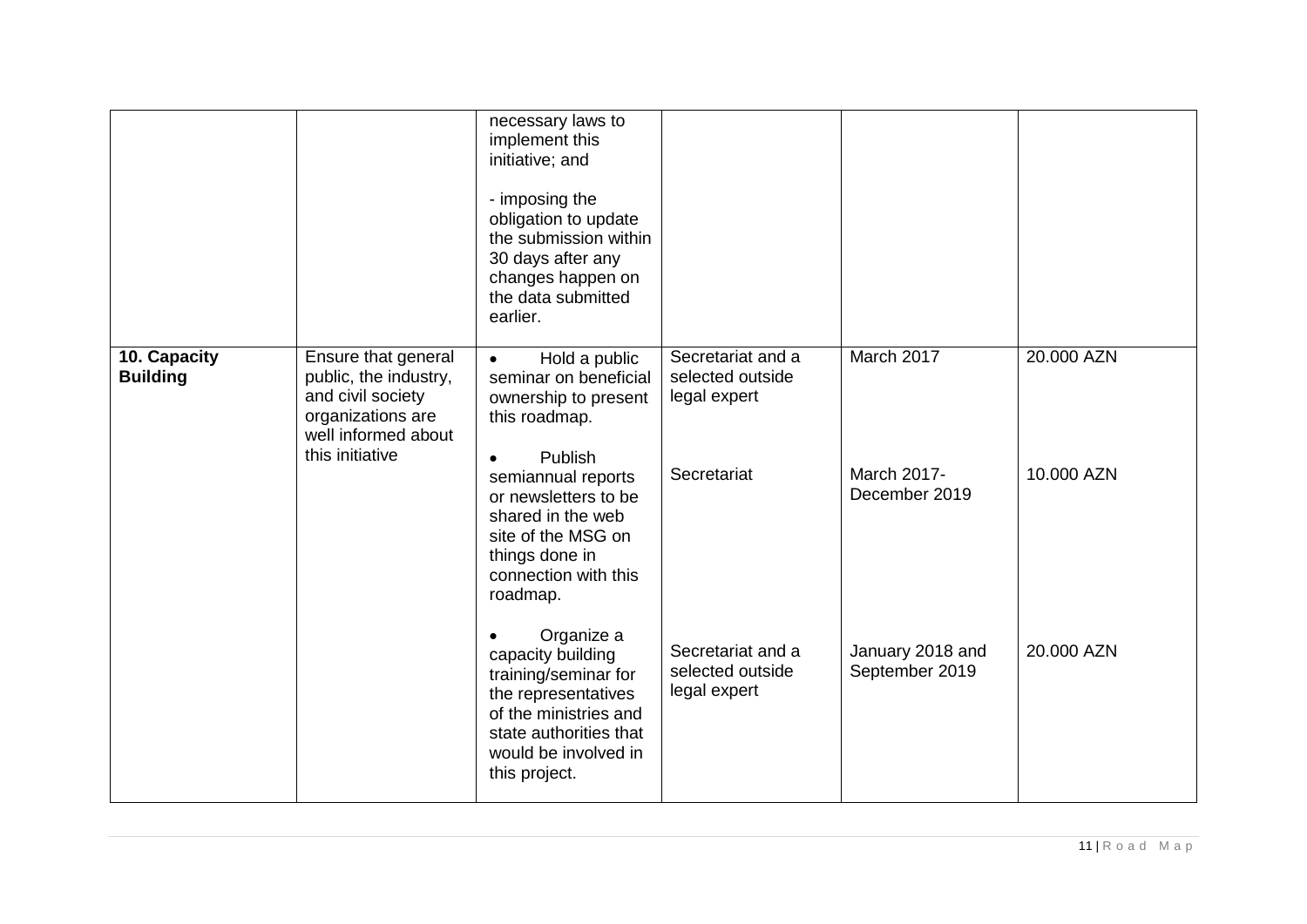|                |                                                                                                          | Organize a<br>$\bullet$<br>capacity building<br>training/seminar for<br>the representatives<br>of related<br>entities/companies.                                                    | Secretariat and a<br>selected outside<br>legal expert | March 2018 and<br>November 2019                                                                 | 20.000 AZN |
|----------------|----------------------------------------------------------------------------------------------------------|-------------------------------------------------------------------------------------------------------------------------------------------------------------------------------------|-------------------------------------------------------|-------------------------------------------------------------------------------------------------|------------|
|                |                                                                                                          | Organize a<br>capacity building<br>training/seminar for<br>the representatives<br>of civil society<br>organizations.                                                                | Secretariat and a<br>selected outside<br>legal expert | March 2018 and<br>November 2019                                                                 | 20.000 AZN |
| 11. Monitoring | Ensure that the<br>activities specified in<br>this Roadmap are<br>consistently and<br>properly monitored | Hold regular<br>$\bullet$<br>meetings of the MSG<br>to hear and approve<br>progress reports of<br>the responsible<br>parties on<br>implementation of<br>respective roadmap<br>items | <b>MSG</b>                                            | June 2017,<br>December 2017,<br>June 2018,<br>December 2018,<br>June 2019, and<br>December 2019 | N/A        |

#### **ABBREVIATIONS USED IN THE ROADMAP**

| <b>MSG</b>         | Multi-Stakeholder Group                      |  |
|--------------------|----------------------------------------------|--|
| <b>BO</b>          | <b>Beneficial Ownership</b>                  |  |
| <b>SOFAZ</b>       | State Oil Fund of the Republic of Azerbaijan |  |
| <b>Secretariat</b> | The local EITI Secretariat for Azerbaijan    |  |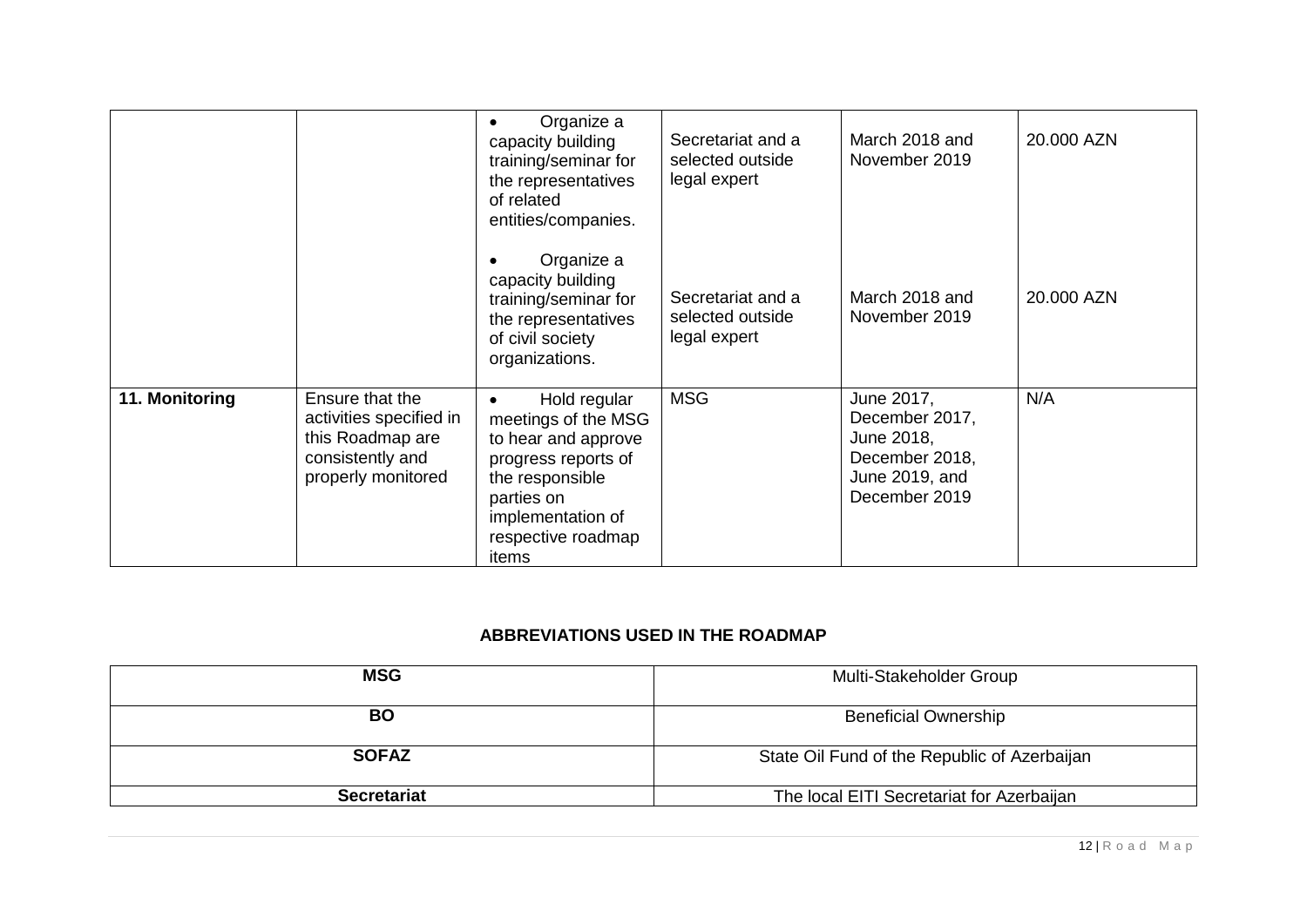## **TIMELINE ON THE BENEFICIAL OWNERSHIP ROADMAP**

## **FOR THE EXTRACTIVE INDUSTRIES IN AZERBAIJAN**

| <b>TIME</b>                          | <b>RELEVANT ROADMAP</b><br><b>ITEM</b> | <b>GENERAL DESCRIPTION OF</b><br><b>ACTIVITIES</b>                                                                                                                                                       | <b>RESPONSIBLE</b>                                 | <b>FINANCIAL</b><br><b>ASSISTANCE</b><br>(COST AND FUNDING) |
|--------------------------------------|----------------------------------------|----------------------------------------------------------------------------------------------------------------------------------------------------------------------------------------------------------|----------------------------------------------------|-------------------------------------------------------------|
| <b>January 2017-December</b><br>2017 | $1-4, 6-9$                             | Cooperate, discuss, and consult with<br>various government authorities,<br>business community, and civil<br>society on developing general<br>framework for the BO framework<br>and pieces of legislation | MSG and SOFAZ                                      | N/A                                                         |
| <b>June 2017-December 2019</b>       | 11                                     | Conduct monitoring of the<br>implementation of the Roadmap<br>activities                                                                                                                                 | <b>MSG</b>                                         | N/A                                                         |
| <b>July 2017-December 2018</b>       | $2, 4, 6, 7-9$                         | Review international best practices,<br>develop all necessary mechanisms<br>and draft all necessary pieces of<br>legislation                                                                             | MSG, Secretariat, and<br>external legal counsel    | Total: 446.000 AZN                                          |
| <b>March 2017-December</b><br>2019   | 10                                     | Conduct capacity building and PR<br>activities                                                                                                                                                           | Secretariat and a selected<br>outside legal expert | <b>Total: 90.000 AZN</b>                                    |
| <b>July 2019-December 2019</b>       | 3, 7                                   | Establish a public register for BO<br>disclosure and complete other<br>legislative and administrative works                                                                                              | Relevant government<br>authorities                 | Total: 64.000 AZN (State<br>budget)                         |